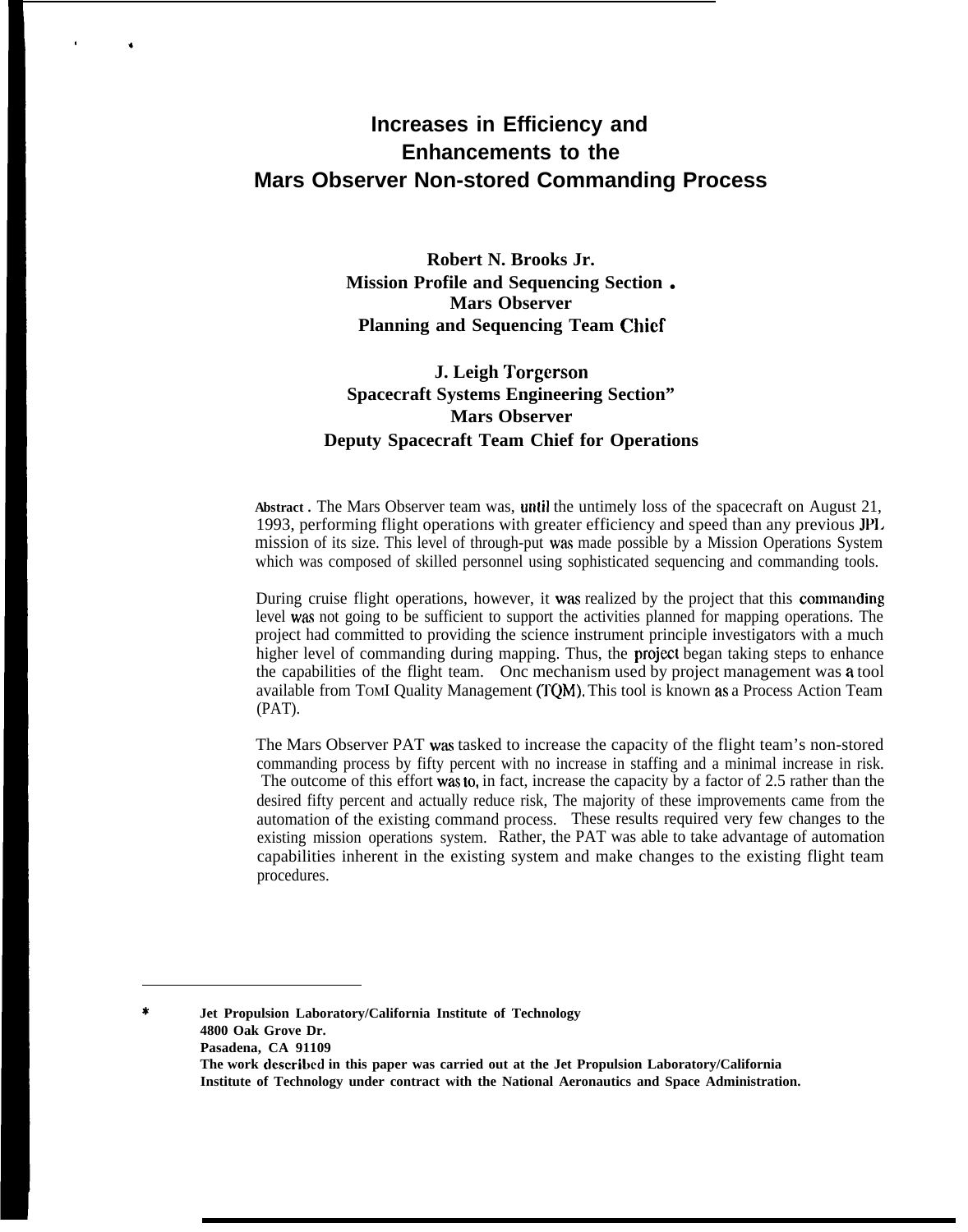This paper will describe in detail the enhancements recommended by the PAT for the non-stored command generation process on Mars Observer. This will be contrasted with the process used by the flight team prior to implementation of these improvements. Finally, there will be a discussion of the applicability of the techniques devised by the **PAT** for enhancement of the nonstored command process to present and future projects.

#### **INTRODUCTION**

.

The Mars Observer project had as its goal the complete mapping of the Martian surface in several spectral regions. Some areas were to be mapped in extremely high resolution. This was going to be accomplished by following a flight and operations strategy which used the following design principles.

- The spacecraft would be a relatively simple device which would act as an orbiting platform from which to perform remote sensing of the planet's surface and atmosphere.
- The spacecraft would be placed in a low altitude (378 km), near circular, near polar orbit.
- The scicncc instruments would be Nadir pointed with the remote sensing science instruments mounted on a rigid platform.
- Any and all instrument articulation would have to be performed internal to the instrument and be of a noninteractivc, non-interfering nature.
- All control of the instruments was to be managed and commanded by the remotely located science instrument teams. The JPL flight team was to be a "poll" through which commands moved, but were not interfered with.
- The flight team staffing was only normal working hours.

These six basic design principles were intended to reduce complexity of operations, increase the autonomy of the Principle Investigators over their instruments and, ultimately, reduce costs by reducing flight team workload and staffing requirements. Unfortunately, a multitude of factors influenced the designers of the operations processes and true autonomy was not attained at the time of launch in 1992. Though the thrust of this discussion is not to elaborate on these factors, it should be sufficient to point out that, at the time of launch, all were legitimate concerns and, thcrcforc, causes for conservatism on the part of the operations designers.

I Iowcvcr, after launch it was discovered that many of the aforementioned concerns were no longer problematic. Steps had been taken by various parties to mitigate the problems and a lcss conservative approach was deemed appropriate. In addition, it became abundantly clear to management, the science teams and the operations team that the level of science commanding necessary to accomplish mission goals was not going to be possible given the conservative operations techniques used by the flight team. A totally new approach would be necessary to satisfy these needs.

The tool which project management decided to usc for accomplishing this goal was a standard tool available from Total Quality Management (TQM). This tool is called a Process Action Team (PAT). The PAT assembled by the project manager was charged with determining the best method for increasing efficiency and through-put of the processing of Nonintcractivc Non-stored Commands (NINSC). This paper will discuss the concept of a PAT,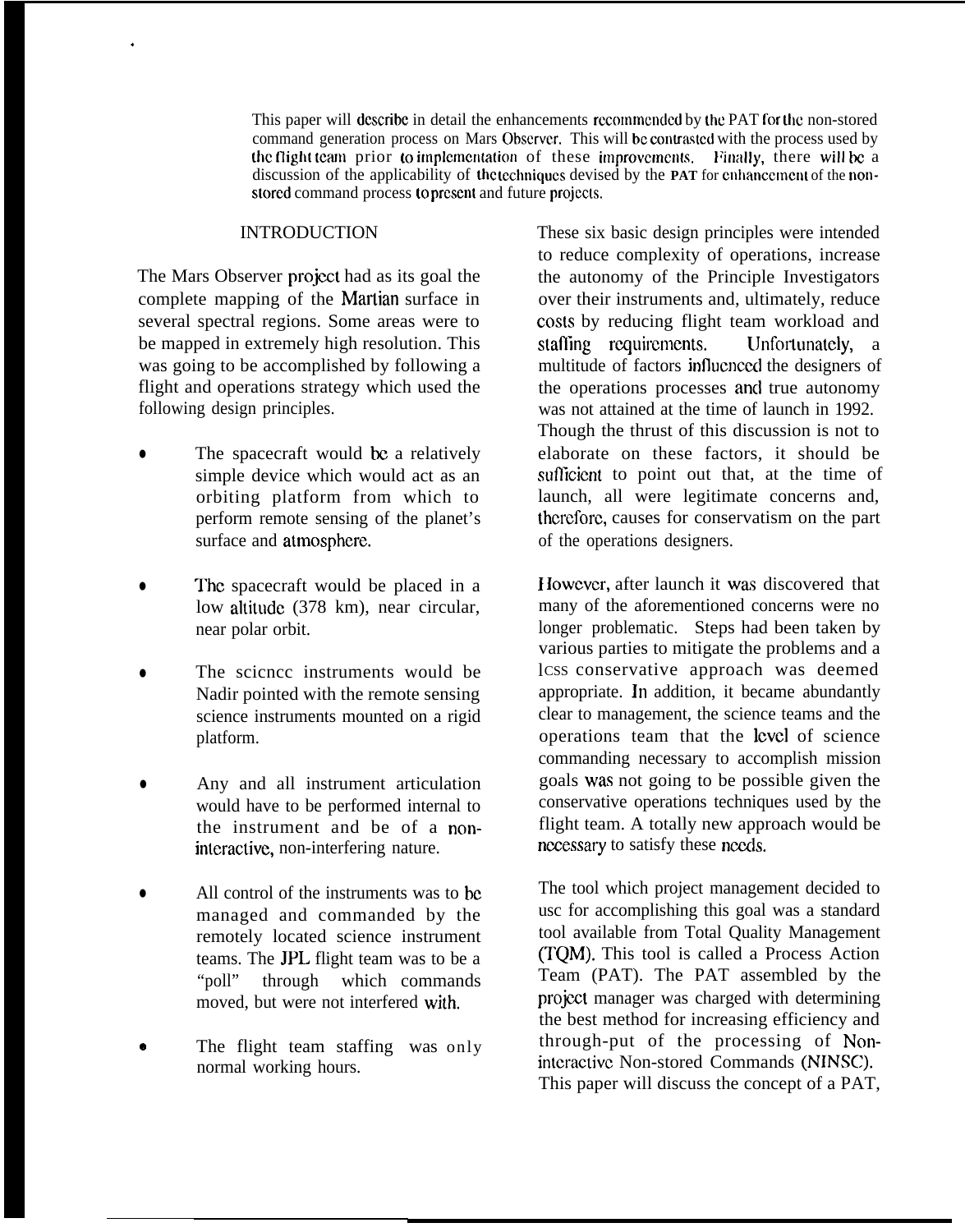dcscribc the original NINSC process as it existed at launch and the streamlined NINSC commanding process which resulted from the deliberations of the PAT. Finally, a brief discussion of the application of these operations strategies to future projects will be given.

### ORIGINAL NON-INTERACTIVE NON-STORED COMMAND PROCESS

The Mars Observer spacecraft design allowed for command execution immediately upon rcccipt or for the storage of a series of time-tagged commands that would autonomously execute at the appropriate time. These stored commands were referred to as "sequences," and the spacecraft was capable of simultaneous execution of several stored sequences.

As the Mars Observer spacecraft normally flew with one or more stored sequences on board and executing, non-stored commands were scrutinized carefully to assess the possibility of adverse interaction with current scqucnccs, spacecraft configuration or power and thermal conditions.

The spacecraft was specifically designed to minimize the interaction of the science instruments with the power, thermal or dynamic states of the spacecraft bus. A small number of payload commands could cause the power consumption of the payload suite to significantly increase and these were dccmed "Interactive" commands. The majority of the payload commands were "Non-lnteractivc," and the design intent was to allow the science instrument operators maximum freedom to send non-interactive commands to their instruments in real-time without submitting command requests for scrutiny by the flight team, as was necessary in the case of interactive payload commands.

These were termed "Non-Interactive Non-Storcd Commands," or NINSC'S.

A basic innovative concept behind the Mars Observer operations strategy was that the science teams were located at their home facilities, with command requests and science instrument data communicated electronically through computer networks. A central Project Data Base (PDB) was established at the JPL facilities in Pasadena, with appropriate security measures in place. Each science team had electronic access to current spacecraft health and status data, science data downlinked from the spacecraft, and a repository for placing files that contained NINSCS they wished sent to their instruments. Each science team had their own secure database "bin" for command requests and science data.

There were two parts to an instrument command. Part one was the binary file or files containing the actual commands to be sent to the spacecraft, and part two was the command request which detailed the purpose of the commands, the desired time of transmission, or, if several files needed to be sent in a specific order at certain times, a radiation plan for the Mission Control Team (MCT) to follow. The science team would put these items in the PIIB, and notify the Experiment Rcprcsentativc at JPL via E-Mail that a command request was ready for processing.

Processing these requests involved the steps summarized in figure 1. The command file containing the commands for the science instrument to execute had to be

- a. Checked for valid instrument ID and opcodes.
- b. Merged with spacecraft commands which would pass the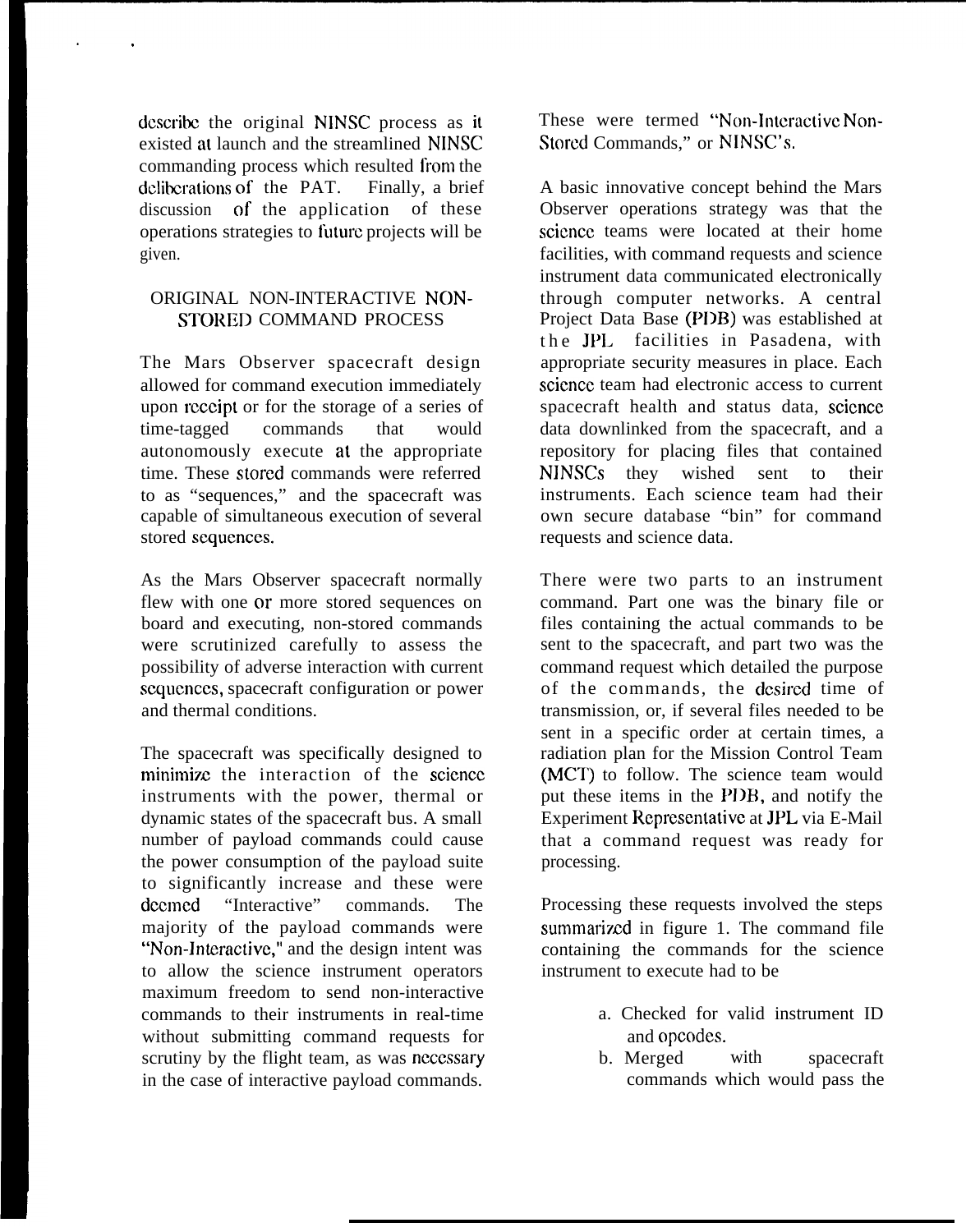

**Figure 1: Original NINSC Process**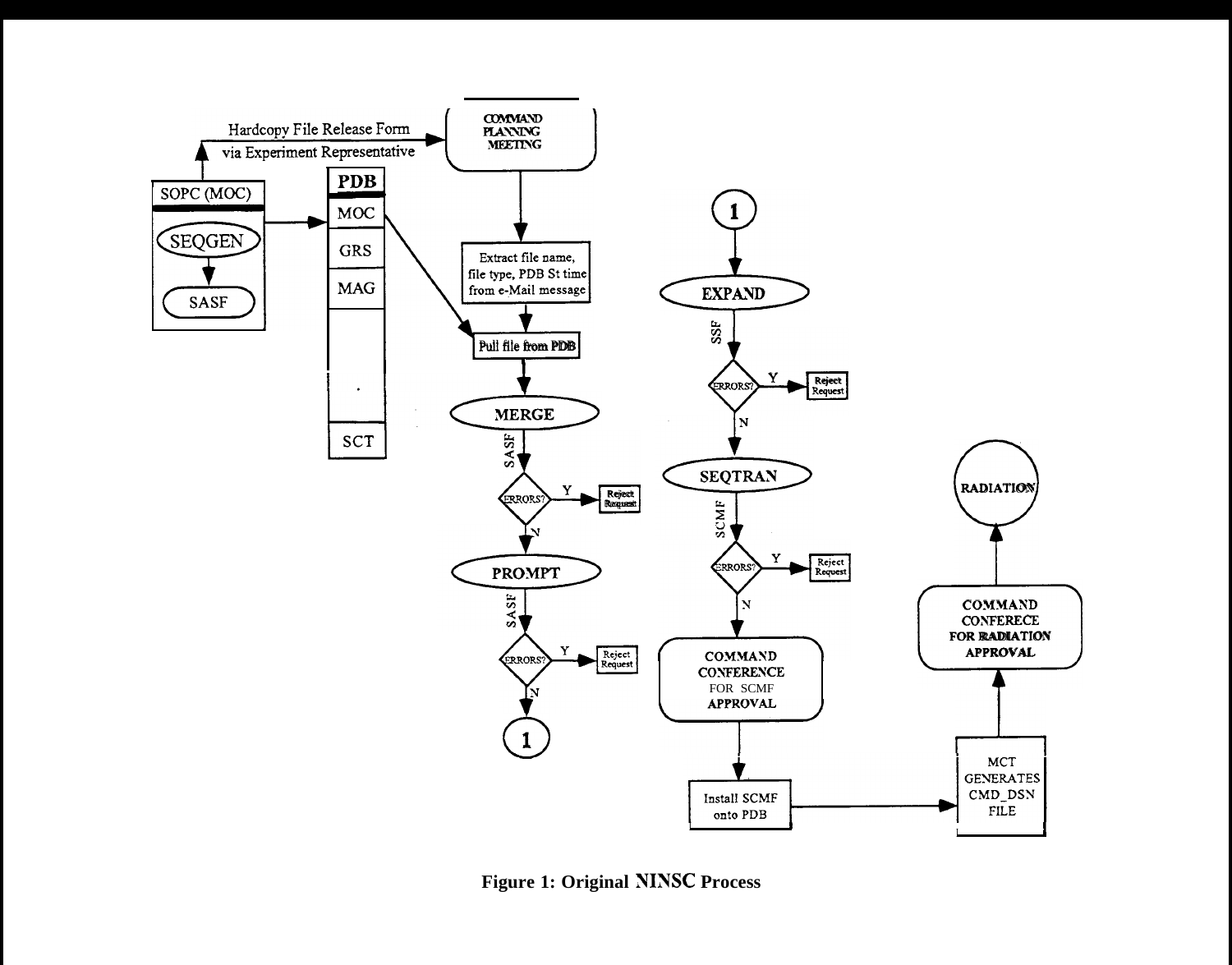payload commands through to the appropriate instrurncnt.

- c. "Wrapped" with a header which provides information to the DSN about which spacecraft to send the command to and at what time.
- d. Converted to the actual binary file to be sent to the DSN for radiation.

Each of these steps were conducted by different people and several separate pieces of software were required to gcncratc the intermediate files and reports. To limit development costs, much of the software used was taken from other projects and modified to suit the needs of Mars Observer, resulting in a multi-stage process.

With each of these steps there was much paperwork generated, manual Quality Assurance (QA) operations to insure that errors were caught and management scrutiny to scc that the commands were indeed noninteractive. In parallel with this process, a series of meetings were conducted to sign off the QA process, coordinate with the Mission Control Team (MCT) on when the commands were to be sent, and to apprise the flight team of the intended command activity .

This process embodied the conservatism ncccssary to avoid problems which might bc brought on by inappropriate commanding, and served the project well for the first few months of Mars Observer flight operations. Jt was, however, far from the "real-time" commanding expected by the science community, and the process promised a significant workload during mapping, where as many as six NINSC requests pcr day were cxpectcd. Extrapolation to the mapping scenario showed that the original NINSC process would have taken 34 work-hours pcr day and produced 120 items of paperwork pcr day.

## PROCESS ACTION TEAMS

The basic concept behind a Process Action Team (PAT) is that the owner of some process assembles a group of people familiar with the process to study it in detail and then to recommend ways to achieve a set of specific objectives and measurable goals with respect to that process. The PAT uses a formal methodology, and has both a schedule to adhere to and a set of deliverables. A facilitator from outside the project is brought in to aid in objectivity, and a Quality Council panel of senior managers (some from outside the project) periodically reviews the work of the PAT.

The Mars Observer (MO) Uplink PAT was established by formal charter by the project manager, and had the task of reevaluating the uplink process and to establish revised procedures to fulfill several objectives, including:

- . Improved rcsponsjvcness t o science command requirements
- . Increased command volume without risk
- . Streamlining of the entire uplink process.

These improvements were to be made without any increase in command-processing workforce, and as a goal, the resulting process was to provide at least a 50% increase in command generation capacity by the existing workforce.

The PAT was to deliver a defined set of products which included revised project policies, procedures, forms, interface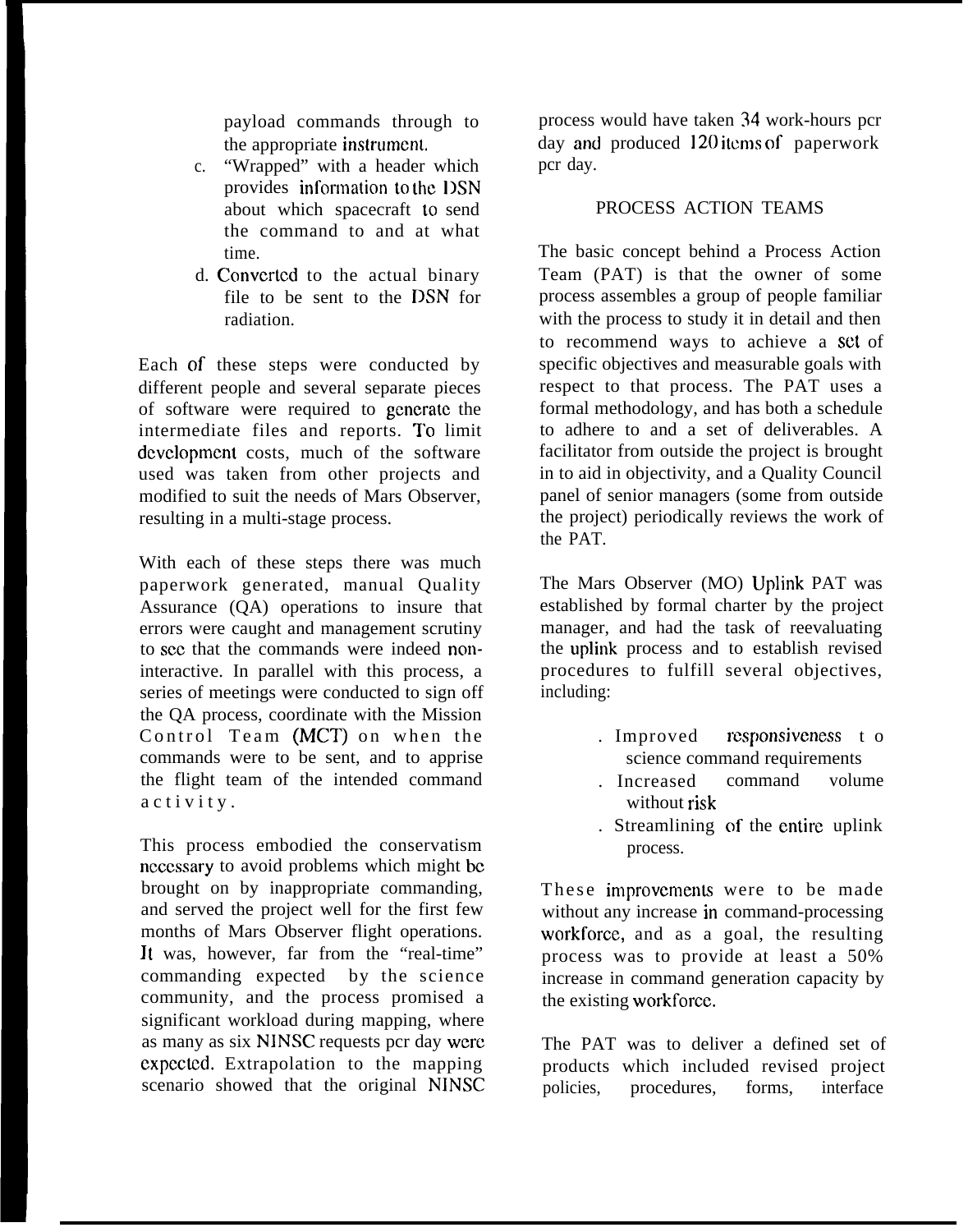agreements and any other documentation ncccssary to dcscribc and control the revised uplink process.

The activities of a PAT are conducted in a structured, 4-part methodology described by the acronym "FADE", which stands for<br>"Focus", "Analyze", "Develop" and "Analyze", "Develop" and "Execute".

The Focus phase is to dccidc on exactly what the problem is, and to narrow the focus of the team's work so as to avoid attempts to either solve too much or solve the wrong problem. The result of the Focus phase was a Problcm Statement which described the current state of the uplink process, the impact to the customer, and the desired state. The MO Uplink PAT focused on the NINSC process.

At the completion of each phase, the Quality Council reviews and approves the work of the PAT before the commencement of the next phase. This is to avoid the possibility of designing a solution to a problem which, in the eyes of management, may not exist.

The Analyze phase is designed to investigate and quantify the process to shed light on just where the problcm areas arc. The phase involves deciding what data are necessary, collecting these data to baseline and identify trends, and to finally determine which factors are the most influential. The MO Uplink PAT studied the NINSC process, and did a detailed accounting of the time and energy required to complete each step of the process and determined what "value-added" there was for each step or process output.

During the Development phase, the improvements to the process arc developed. These improvements include not only a ncw process to implement, but also an

implementation plan to smoothly transition from the old process to the new. The MO 1'AT found paperwork and reports gcncratcd which had no "customers", found several areas where incxpcnsivc automation could replace manual checks, and identified new command categories which would allow achievement of scicncc objectives without increasing either risk or team size.

The final phase is to Execute the solutions defined in the Development phase. The first step is to obtain management and team support for the solutions - a task made infinitely simpler by the objective data and thorough methodology of the preceding three steps. Next is to implement the new process, and to monitor its effectiveness using the same metrics and methods used in the Analyze phase. In the case of the MO Uplink PAT, management and team acceptance of the new process was obtained, some of the new procedures were implemented and monitored, but the unfortunate loss of the spacecraft prior to mapping prccludcd a full evaluation of the new process.

The following section details the new NINSC process recommended by the MO Uplink PAT.

### DESCRIPTION OF RESULTS

The final outcome resulting from the deliberations of the MO Non-interactive Non-stored Commanding Process PAT was a set of recommendations which would increase the through-put for Non-interactive Non-stored Commands from the current one hour or more per command file to a maximum of fifteen minutes per file. This increase in efficiency was to be accomplished by altering the existing process in three specific ways.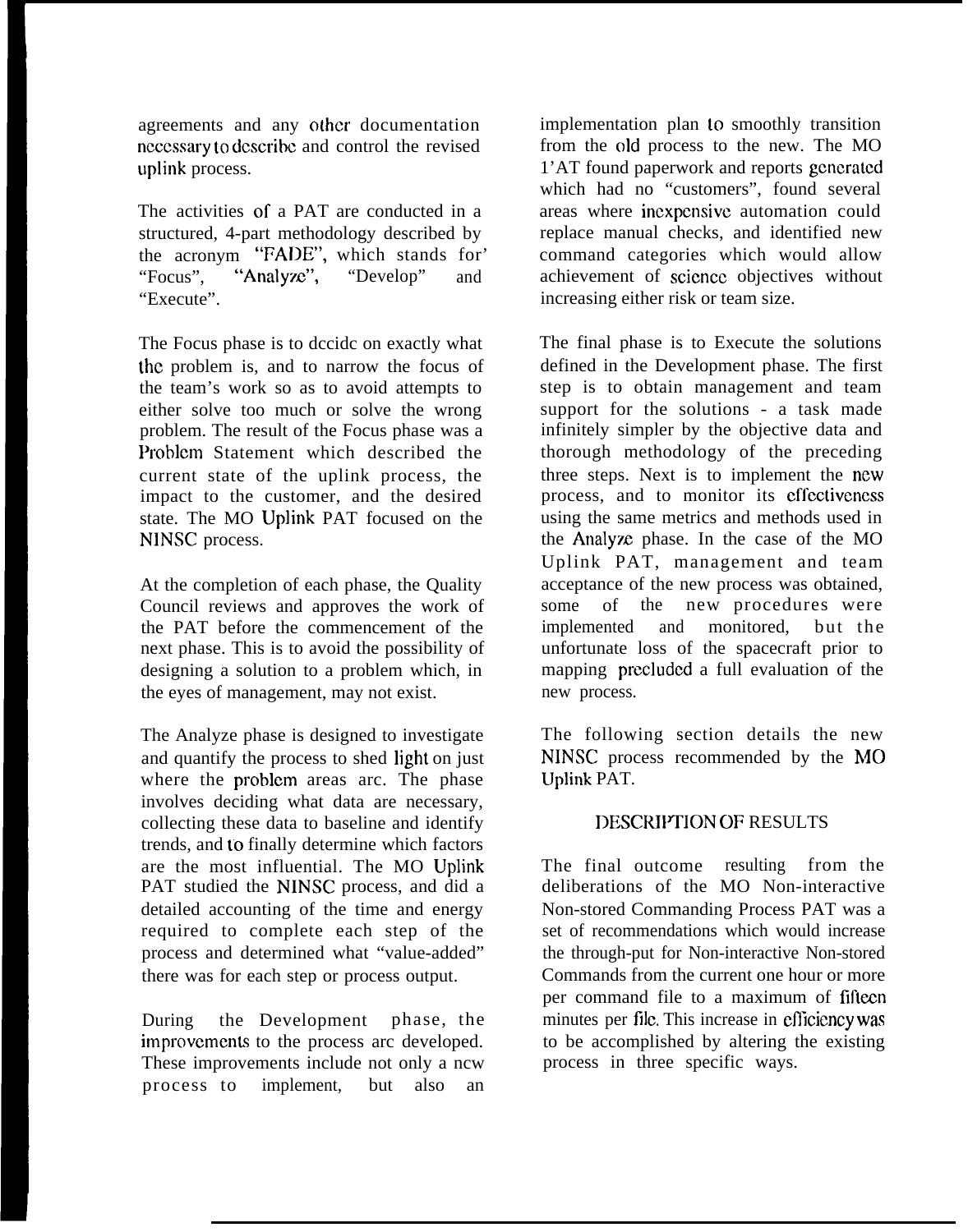

**Figure 2: Planning and Sequencing Team (PST) Script**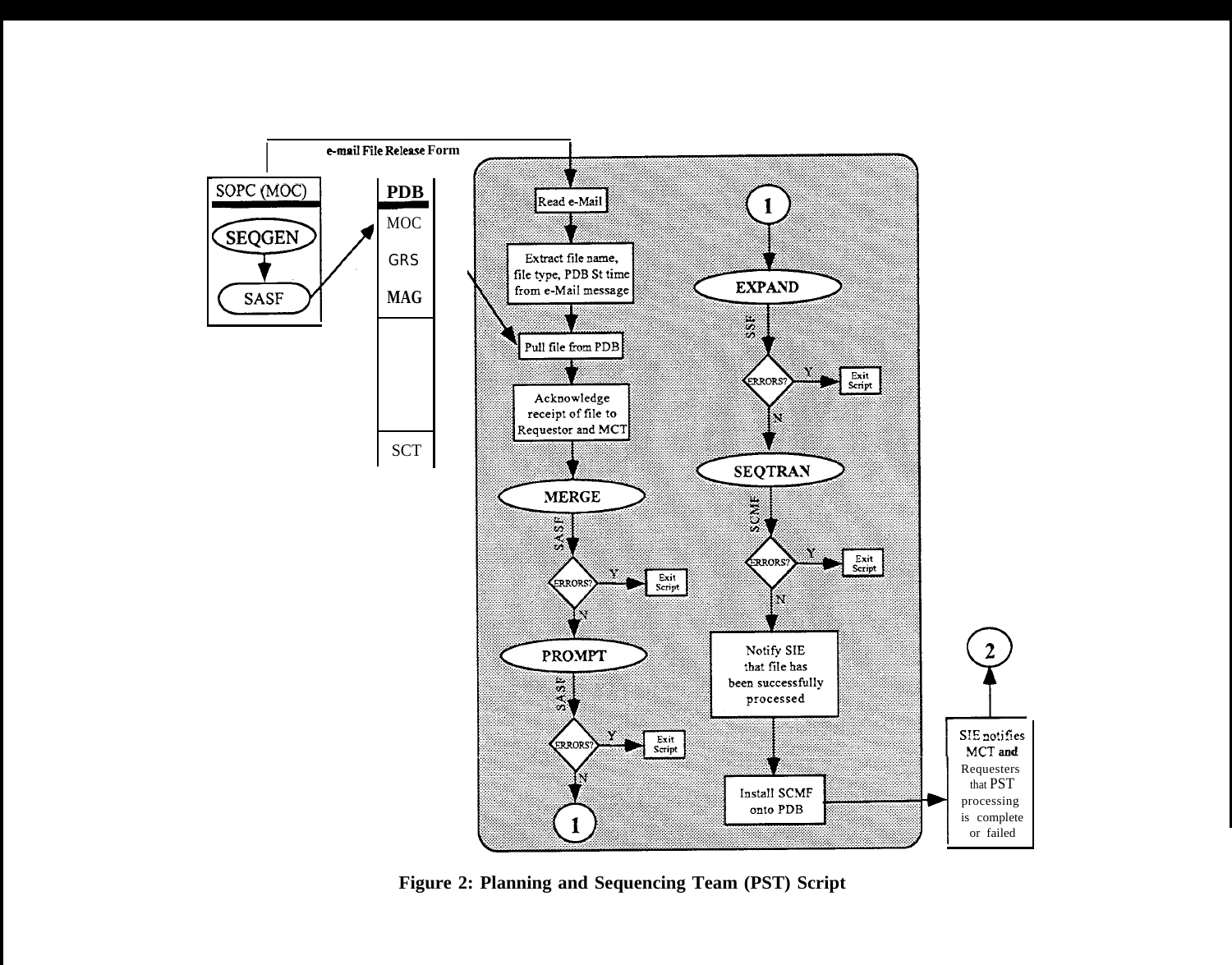

**Figure 3: Mission Control Team (MCT) Script**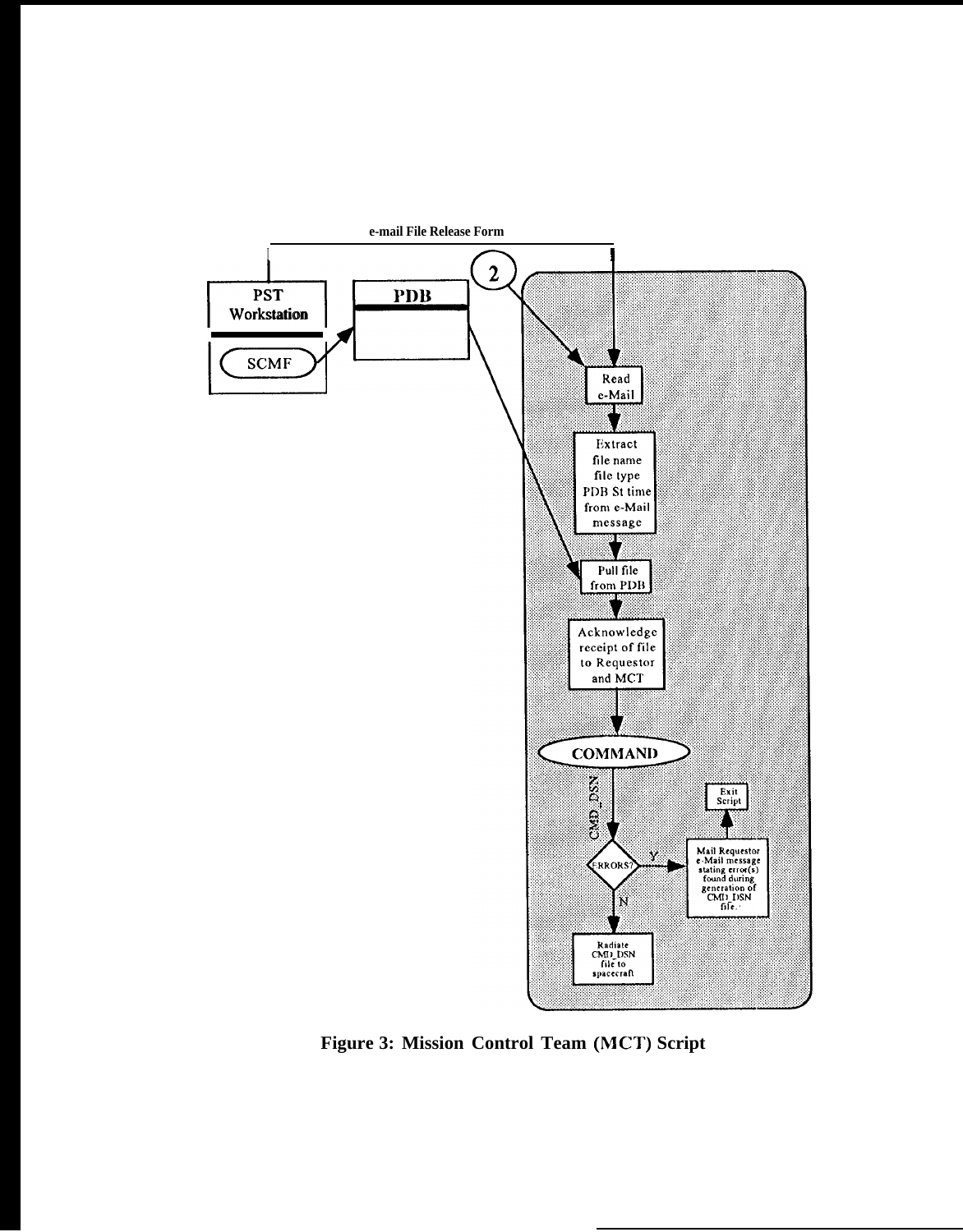The first problem identified by the PAT as hindering the processing of NINSCs was cxccssivc management scrutiny of the command requests. This scrutiny was felt to hc ncccssary to prevent erroneous commands from being sent to the science instruments.

.

The clements of the command request which were scrutinized included purpose of the requested commands and correctness of the data contained in the request. After some study, the PAT found that such intense scrutiny was totally unnecessary. This was based on the fact that the spacecraft and science instruments had been built so that such commands could not compromise spacecraft health or safety. Furthermore, much of the syntactical checking was already being performed by the ground software system and, therefore, did not need repeating by management. The PAT therefore recommended that all such scrutiny of NINSCs be stopped.

Another problem which was identified by the PAT was excessive amounts of paperwork associated with this type of commanding. Every command request processed required between ten and twenty pages of paper, depending upon the number of commands in the original request. Completion of this papcrwork became an intense burden on the flight team. The PAT recommended that NINSCs be exempt from the large amounts of paperwork associated with other types of commanding.

This leads to the third change recommended by the PAT. At the time of launch all NINSCS had been classified together as onc large group.

Flight team and management procedures treated all of these commands with equal conservatism and caution. However, as the flight team gained more experience flying the spacecraft, they found that approximately  $85\%$ of these commands were genuinely noninteractive in the truest sense of the word.

These commands required no spacecraft resources or significant ground resources. This lcd the PAT to rccommcnd that a ncw class of NINSCS be defined which required no coordination beyond any incorporated within the file as it was submitted by the requester. Their processing was to be heavily automated and very rapid. This new class of commands would be referred to as **Exmcss** commands.

The automation of the Express NINSC process was fundamental to the successful increase in efficiency. This automation would be accomplished by using two scripts written in UNIX, PERL and awk. These scripts were divided along team functional lines. The Planning and Sequencing Team (PST) used a script which would execute all necessary and appropriate software, automatically checking each file for errors as it was processed. After each file had complctcd its PST processing, it would be retrieved by the Mission Control Team (MCT) using their script and processed into a CMD-DSN file for radiation to the spacecraft, What follows is a detailed description of the Express NJNSC process as implemented on Mars Observer.

#### DETAILED DESCRIPTION OF FINAL IMPLEMENTATION

The EXPRESS NINSC command process would begin with each requester who required commanding installing their request Spacecraft Activity Sequence File (SASF) onto the PDB in the appropriate PDB bin. At the same time that the requester installed their SASF(S) onto the PDB, they would send an e-Mail "File Release Form" (FRF) to both the PST and the MCT. These two treks were to be completed by 10:00 am Pacific time for the file(s) to be considered for same day processing.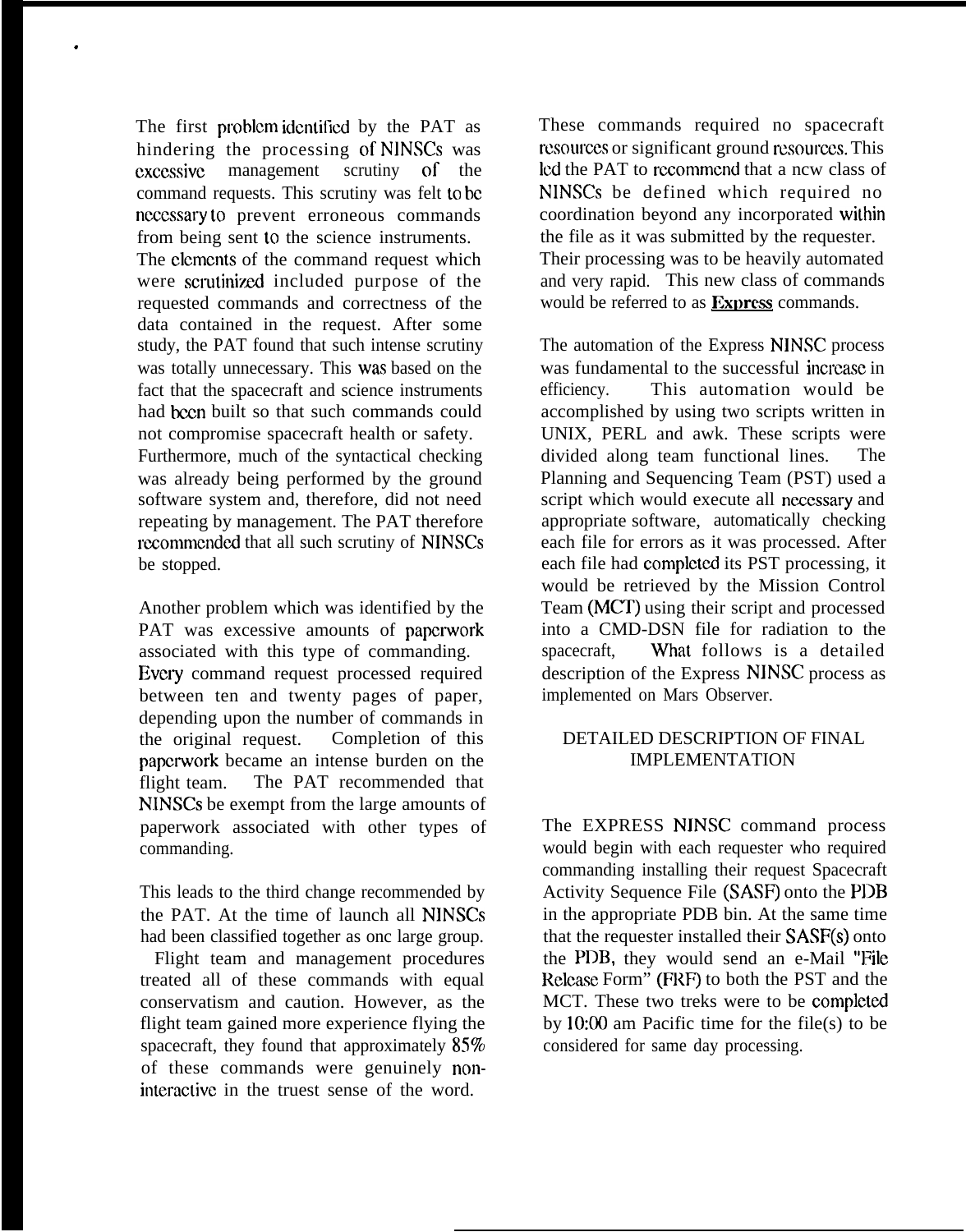Flight team processing of Express NINSCS required very minimal human interaction (at only the beginning and cnd points of the scripts). This interaction was of a process management and instigation nature. Actual file processing, execution of sequencing software and error checking were performed internally by the script. Figures 2 and 3 arc graphical representations of the Express NINSC process.

Beginning at 10:00 am Pacific time every weekday, the PST would instigate execution of the EXPRESS NINSC script. This instigation would be authorized by the Sequence Integration Engineer (SIE) and actual script execution initiated by the Software Operations Engineer (SWOE). Each file would be processed by the script, one file at a time in the order that the e-Mail file release forms were received by the PST, until processing was complete.

The script would begin by reading the e-Mail FRF submitted by the requester. This FRF adhered to a spccitic format and contained data necessary to verify file origin and location. The script extracted from the FRF all of the above described data. The script used these data to extract the SASF from the PDB and install this SASF onto the PST workstation being used to process NINSCS. The script then sent an c-Mail acknowledgment of receipt of the SASF to the requester and the MCT. This acknowledgment allowed these two groups to track the status of those files being processed.

The script executed the MERGE software. This software correlated requesting group and destination instrument. The latter was accomplished by comparing the file type provided in the FRF with the instrument OPCODE provided in the SASF.

The script would then execute a general purpose error detection program. This piece of software used other program's runlogs as input to check the success of those runs. In this case, it used the MERGE program's runlog as input. As is obvious from figure 2, during execution of other parts of the script other program's runlogs would be used as input for this program. Any errors detected during execution of this software caused immediate exit from the script and a failure message, containing file name and failure details, to be sent by c-Mail to the SIE. The SIE then determined which was the best resolution of the error. At the discretion of the SIE, this may have included rejection of the file or contacting the requester to help in correction of the error. In any case, an erroneous file was not guaranteed same day readiness for transmission to the spacecraft,

This was followed by the script executing the PROMPT software, which would verify syntax, data field value limits and SASF format, the EXPAND software, which converted the SASF into a Stored Sequence File (SSF). The SSF can be thought of as the "source code" for the comtnands requested in the SASF. This SSF was used as input to the SEQTRAN software in the next step and finally the script would execute the SEQIRAN software. This software converted the SSF generated by EXPAND in the previous step into an Spacecraft Message File (SCMF, the actual binary representation of the data in the original SASF).

Upon successful completion of all preceding steps in this script, the script would notify the SIE that the file had completed processing and would automatically write the SCMF for the file to the PDB.

The final step of PST processing was the responsibility of the SIE (not the script). This was the notification of the requester and the MCT by c-Mail that the file completed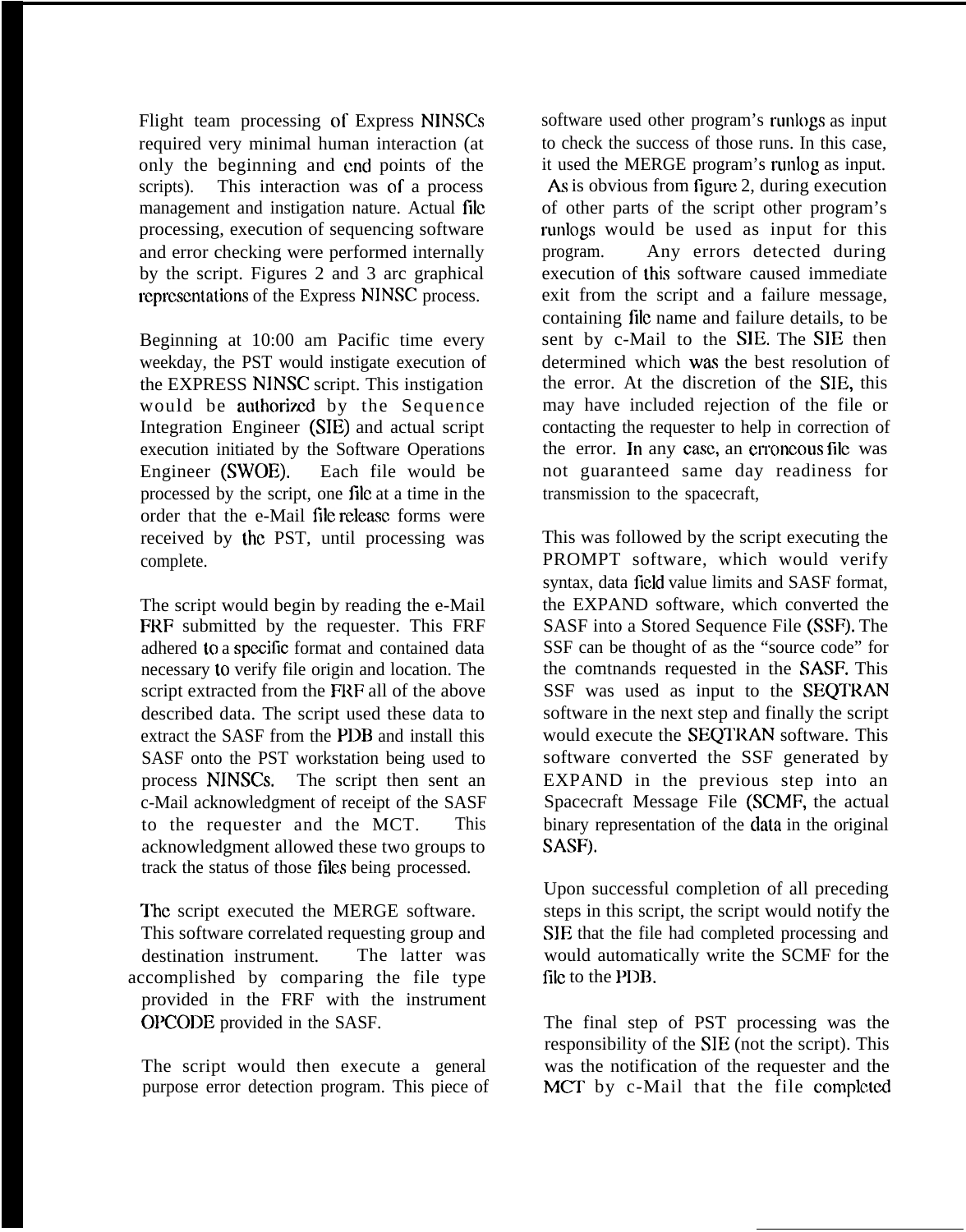processing and was available on the PDB. This c-Mail message contained a PST FRF. This FRF was formatted in a specific way and contained information needed by the MCT to begin their processing.

The PST would repeat the above steps for each file for which an FRF was received, until all lilts submitted for that day had been processed,

Immediately upon receipt of the PST e-Mail File Release Form (FRF), the MCT would initiate its script to process SCMFS into CMD<sub>.</sub> DSN files (the files which is formatted to be transmitted through the Deep Space Network). The first step in this script was to retrieve the e-Mail FRF and extract the SCMF file name and other pertinent data. The script would usc the information provided by the PST **FRF to** extract the appropriate file from the PDB. The script would then verify the file's authenticity. The script then executed the uplink window computation software to determine the available uplink windows for the file being processed.

After determining all available uplink windows in the preceding step, the script would execute the COMMANI) software, which converted an SCMF into a CMD DSN file. Though an SCMF dots contain the actuaJ bits to be loaded onto the spacecraft, it is not properly formatted so that it can be radiated through the Deep Space Network (DSN). The COMMAND software formats each SCMF and produces a CMID\_DSN file.

As was the case with the PST script, the MCT script checked the COMMANI) runlog for errors encountered during execution. Any errors detected in the runlog would cause immediate termination of the script and a failure message, containing file name and failure details, to bc sent by e-Mail to the MCT member responsible for running the script. The MCT member would then determine which was the best resolution of the error. At the discretion of this MCT member, this may include rejection of the file or contacting the PST or requester to help in correction of the error. In any case, an erroneous file was not guaranteed same day readiness for transmission to the spacecraft, If no errors were found during the above check, then the MCT script would queue the CMD\_DSN for radiation to the spacecraft at the time dctcrmincd by the uplink window computation software above.

Upon successful completion of all preceding steps in this script, it would notify the responsible MCT member that the file had completed processing and would automatically write the CM $\vert$   $\vert$  IDSN to the PDB for archival purposes.

The final step of MCT processing would be carried out by the responsible MCT member (not the script). This would be the notification of the requester by e-Mail that the file complctcd processing and was queued for radiation. This e-Mail message contained an MCT FRF. This FRF was formatted in a specific way and contained information which unambiguously identified the CMD\_DSN file. The MCT repeated the above steps for each file for which an FRF was received from the PST, until all files submitted for that day had been processed.

### APPLICATION OF RESULTS TO FUTURE FLIGHT OPERATIONS

The results of the Uplink Process Action Team promised broad application to other non-stored processes used by Mars Observer as well as to other JPL flight projects, both current and future. In fact, experience from Mars Observer indicates that risk is actually rcduccd when these types of commands are not scrutinized but rather the process by which they are